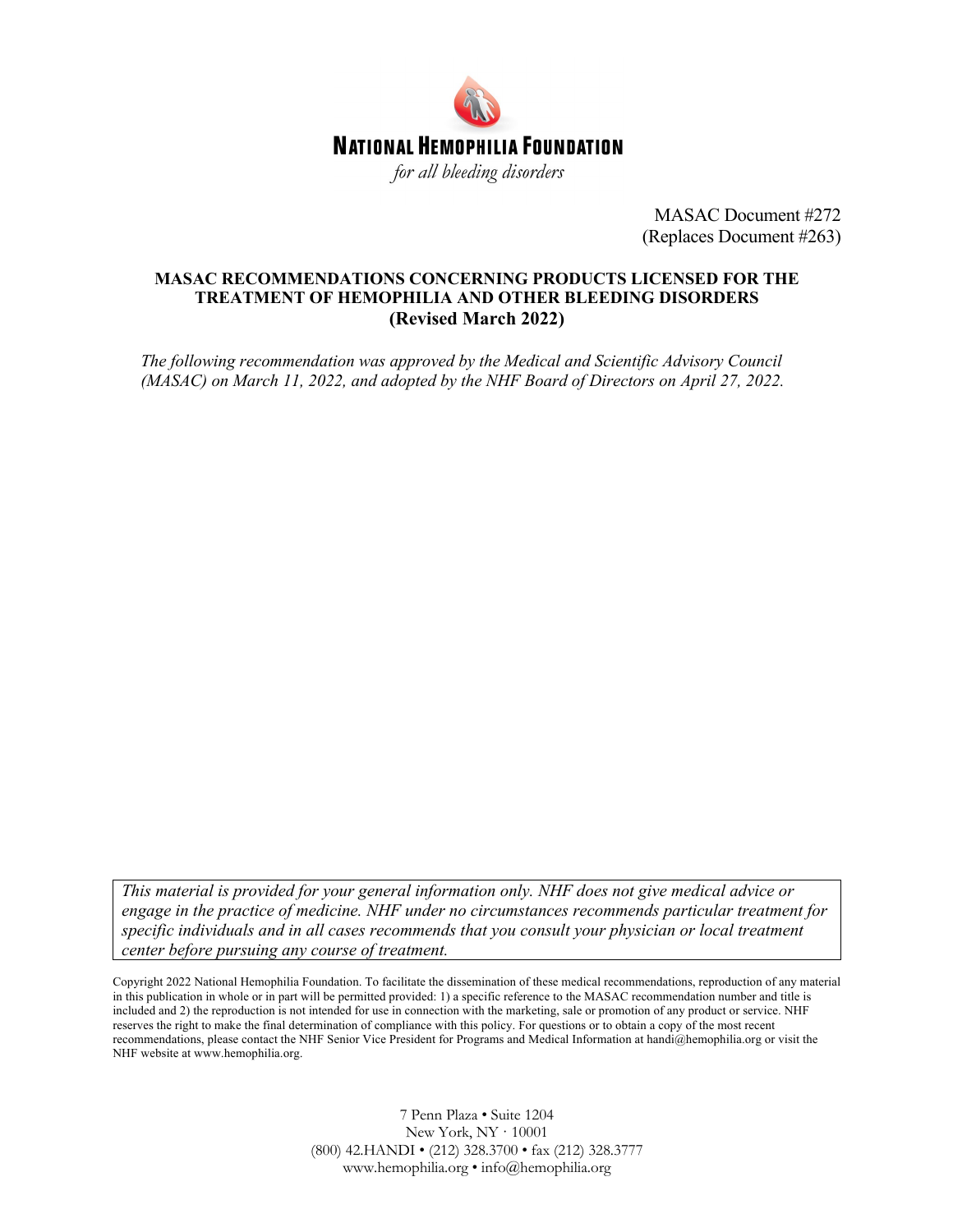### **I. Recommendations for Healthcare Providers and Physicians Treating Patients with Hemophilia A and B, von Willebrand Disease, and other Congenital Bleeding Disorders**

## A. Treatment of Hemophilia A

1. Recombinant Factor VIII Concentrates

Recombinant (r) FVIII is often produced by two well-established hamster cell lines, baby hamster kidney (BHK) and Chinese hamster ovary (CHO), that have been transfected with the gene for human FVIII (F8). (1, 2) Two newer rFVIII products are produced in human embryonic kidney (HEK) cell lines. In some products, the rFVIII is full length, while in other products the B-domain is largely deleted. Either 14 amino acids (Xyntha, Eloctate), 16 amino acids (Nuwiq), or 21 amino acids (NovoEight) of the B-domain remain in the rFVIII. (3)

First generation rFVIII contains animal and/or human plasma-derived proteins in the cell culture medium and in the final formulation vial. Second generation rFVIII contains animal or human plasma-derived proteins in the culture medium but not in the final formulation vial. Third generation rFVIII does not contain any animal or human plasma-derived proteins in the culture medium or in the final formulation vial.

One third generation recombinant Factor VIII product that is fused to the Fc fragment of human IgG (rFVIIIFc) inhibits lysosomal degradation of rFVIII by reticuloendothelial cells, thus prolonging FVIII half-life in the circulation. This product is made in HEK cells. No additives of human or animal origin are used in the production of this product. (4)

Three other third generation recombinant FVIII products, two produced in CHO and one in BHK cells, are PEGylated to delay degradation and thereby prolong their halflives. No additives of human or animal origin are used in the production of these products.

The risk of human viral contamination associated with recombinant FVIII is exceedingly low. No seroconversions to human immunodeficiency virus (HIV), hepatitis B (HBV) or hepatitis C (HCV) have been reported with any of the currently available rFVIII products.

Recombinant factor VIII products are the recommended treatment of choice for patients with hemophilia A. A possible exception to this recommendation is a newly diagnosed individual, who should also consider with their healthcare providers initiating treatment with a plasma-derived factor VIII / von Willebrand Factor (VWF) product (see MASAC Recommendation on SIPPET, Document #243). (Table I.A.)

2. Plasma-Derived Factor VIII Concentrates Improved viral-depleting processes and donor screening practices have resulted in plasma-derived (pd) FVIII products that have greatly reduced risk for transmission of HIV, HBV, and HCV. No seroconversions to HIV, HBV, or HCV have been reported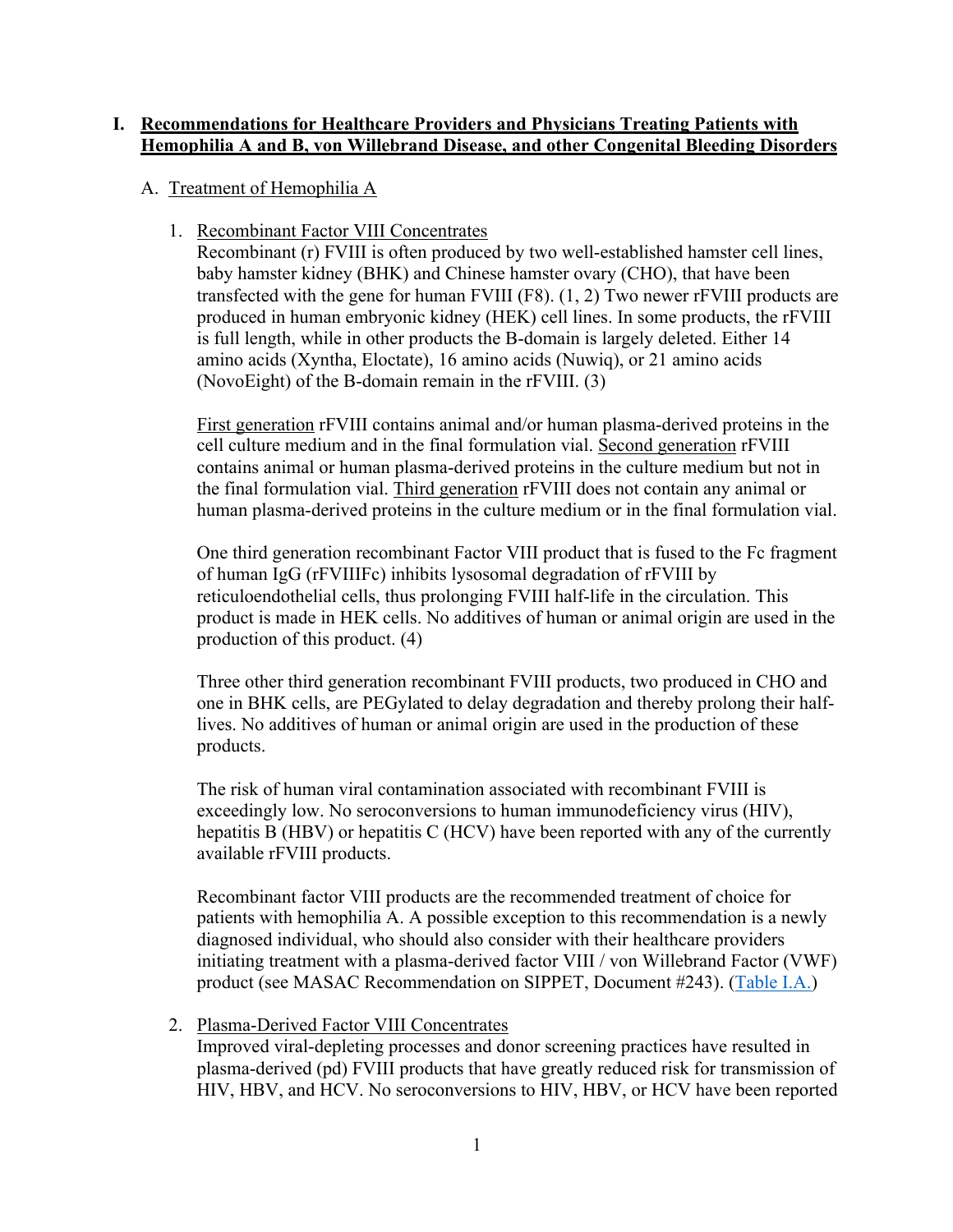with any of the pdFVIII products currently marketed in the United States, including products that are dry-heated, heated in aqueous solution (pasteurized), solventdetergent treated, and/or immunoaffinity purified. Thus, each of these methods appears to have greatly reduced the risk of viral transmission compared to older methods of viral inactivation (5-7).

There remains the slight possibility of HIV, HBV, or HCV transmission with the use of currently marketed, viral-inactivated, plasma-derived products. The non-lipid enveloped viruses human parvovirus B19 and hepatitis A virus were also previously transmitted by pdFVIII (8-10); however, additional steps such as nanofiltration have been added to the manufacturing process to reduce risks of these viral infections as well. (Table I.B., Table I.C.)

- 3. Bispecific Antibody for Hemophilia A
	- a. Hemlibra (emicizumab-kxwh)

Emicizumab is a humanized, bispecific, monoclonal antibody that binds to FIX / FIXa and FX / FXa, thereby standing in for the missing FVIII to prevent or reduce the occurrence of bleeding in patients with hemophilia A. It was shown in phase 3 clinical trials to be safe and effective in adults, adolescents, children, and infants with hemophilia A with and without inhibitors (11-13). Subcutaneous administration of emicizumab is often viewed as being easier and/or less time consuming compared to intravenous administration of FVIII. Dosing intervals are also much longer than FVIII, with prophylaxis regimens for emicizumab with weekly, every 2 weeks, or every 4 weeks dosing. In those undergoing major surgery, preliminary experience suggests standard preoperative dose FVIII and tapering postoperative doses may be safe and effective, while in some minor surgeries, low or no FVIII may be appropriate. (14) (Table IV.C.)

#### 4. Cryoprecipitate Not Recommended for Hemophilia A

FVIII products are available that are manufactured by recombinant technology and thus theoretically do not transmit human viruses. Moreover, methods of viral inactivation (dry heat, pasteurization, solvent-detergent treatment, immunoaffinity purification) have resulted in a reduced risk of HIV, HBV and HCV transmission with plasma-derived factor VIII concentrates (6-7, 15-17).

Despite donor screening by nucleic acid testing (NAT) for HIV, HBV, and HCV, cryoprecipitate might still be infectious. The current estimate for the risk of HIV or HCV infection from a single unit of blood is approximately one in 1,000,000 donations. (18)

For these reasons, cryoprecipitate, which has not had any viral elimination steps applied, should not be used as a treatment alternative for hemophilia A unless there is a risk to loss of life or limb and no FVIII concentrate is available.

5. Treatment of Mild Hemophilia A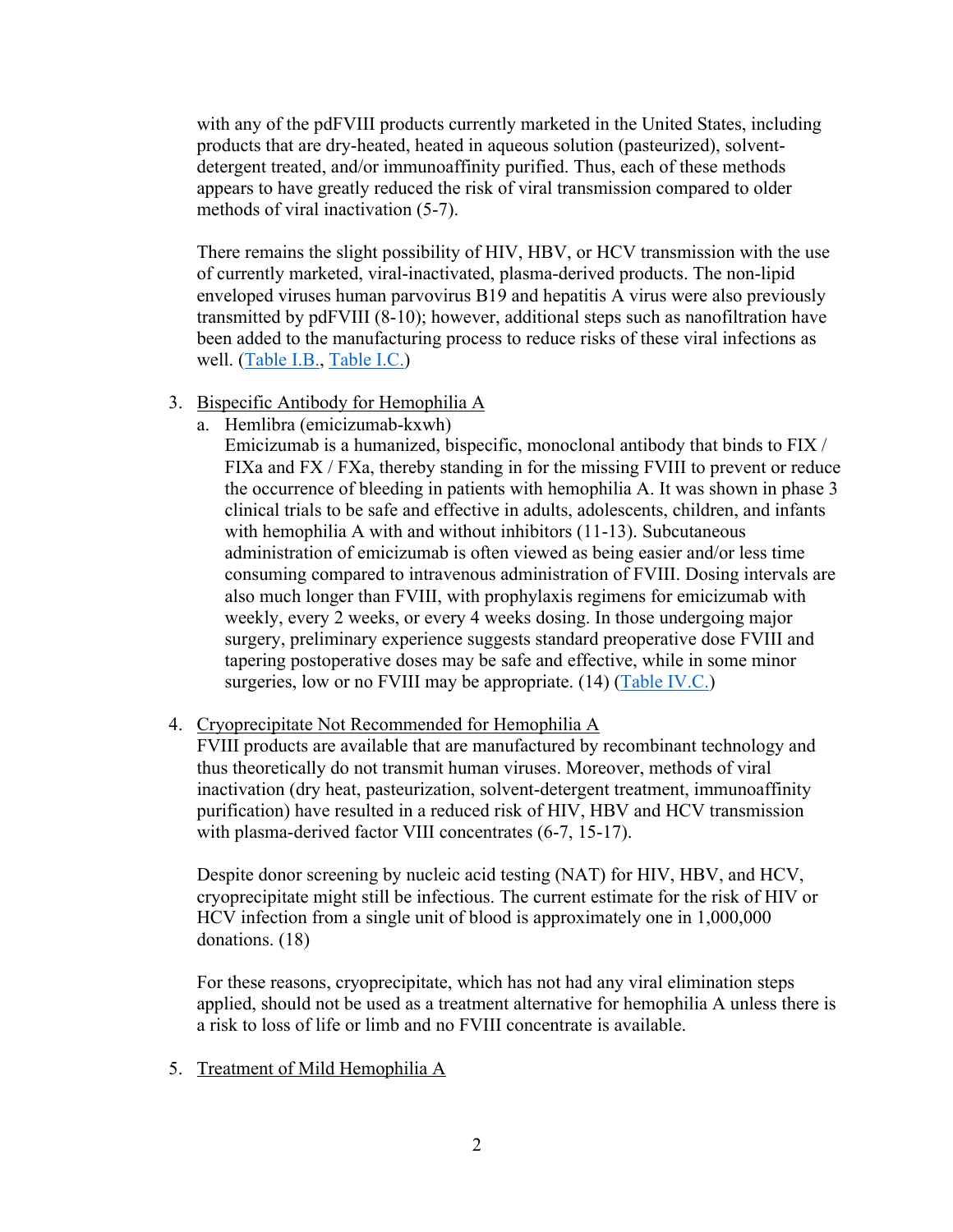Desmopressin (DDAVP) may be used for patients with mild hemophilia A who have been documented by a DDAVP trial to have a clinically significant rise in FVIII. DDAVP is available in both a parenteral form (DDAVP Injection) and a highly concentrated intranasal spray formulation (Stimate Nasal Spray for Bleeding). (19) (Table I.D.)

Desmopressin should not be used in certain categories of patients:

1. Children under the age of 2 years and

2. Patients with mild hemophilia A in whom desmopressin does not provide adequate FVIII levels for the specific intended treatment purpose. These patients should be treated as per section I.A.1 or I.A.2 above.

Desmopressin should be used with caution in pregnant women during labor and delivery. (20)

In all patients, careful attention should be paid to fluid restriction, since excessive water intake can lead to hyponatremia and seizures.

### B. Treatment of Hemophilia B

1. Recombinant Factor IX Concentrates

Recombinant factor IX (rFIX) is produced in CHO or HEK cells; no human or animal plasma-derived proteins are used in the manufacturing process or in the final formulation vial (third generation product). Thus, the risk of human blood-borne viral contamination is much lower than for plasma-derived factor IX concentrates. (21)

New third generation rFIX products are fused with either the Fc fragment of human IgG (rFIXFc) or with albumin (rFIX-FP), both of which inhibit lysosomal degradation of rFIX by endothelial cells. Another product is conjugated with PEG (N9-GP) to reduce clearance, thus prolonging the half-life of rFIX in the circulation. rFIXFc is produced in an HEK cell line (22), while rFIX-FP and N9-GP are produced in CHO cells (23). There are no human or animal proteins employed in the cell culture or in the final formulation vial (third generation recombinant product). (22)

Recombinant factor IX products are the recommended treatment of choice for patients with hemophilia B. (Table II.A.)

#### 2. Plasma-Derived Factor IX Concentrates

Improved viral depleting processes and donor screening practices have resulted in plasma-derived (pd) FIX products with greatly reduced risk for HIV, HBV, and HCV transmission (24). Viral attenuation methods used in the production of pdFIX products that appear to be effective for reducing the risk of HIV and hepatitis are dry heating at 60oC for 144 hours, solvent-detergent treatment, vapor treatment, and sodium thiocyanate plus ultrafiltration. Purification steps involved in the preparation of the more purified pd-coagulation FIX products are associated with loss of several additional logs of virus.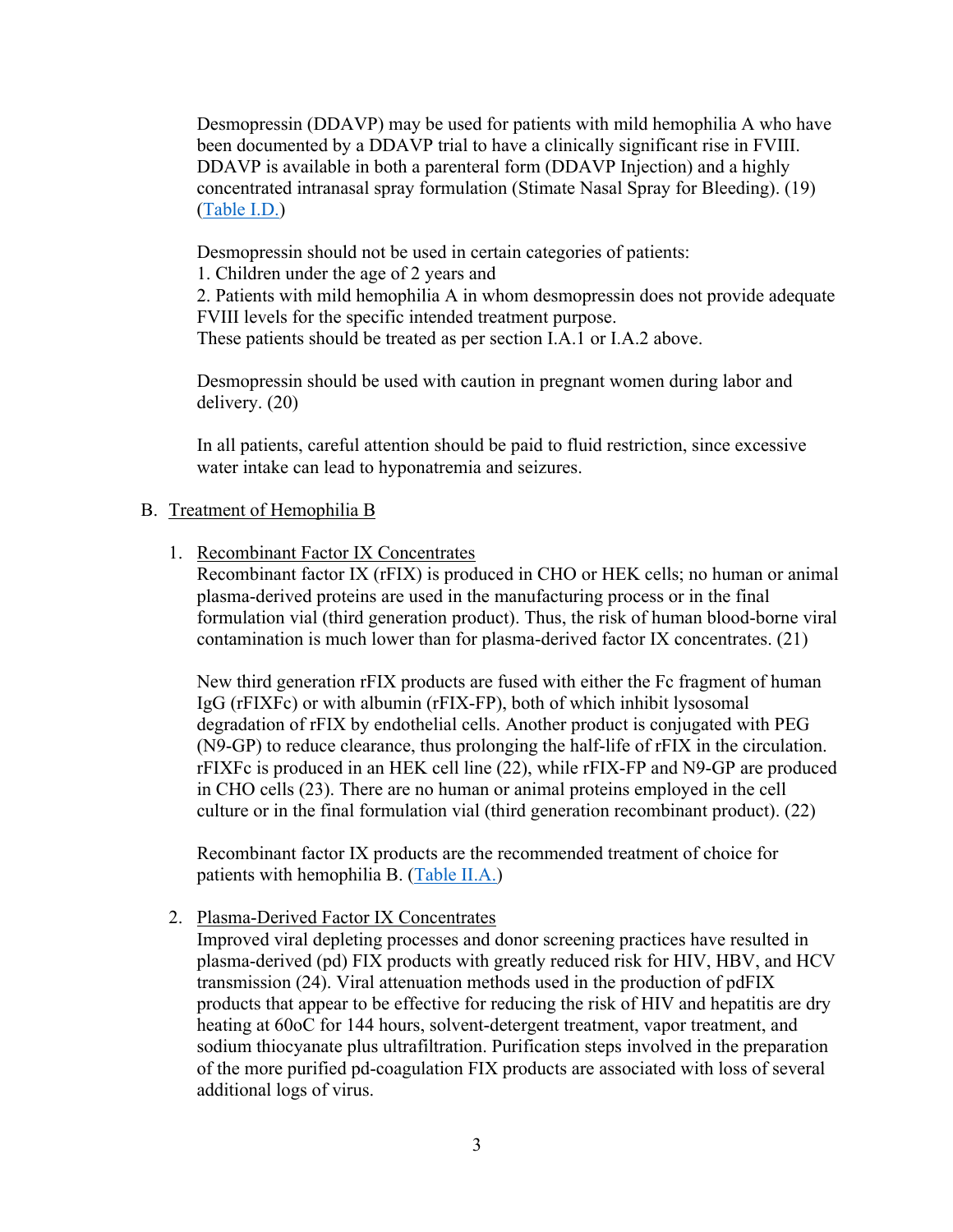There remains the slight possibility of viral transmission with the currently marketed viral-inactivated, plasma-derived products. Transmission of human parvovirus B19 and hepatitis A virus by these products did occur, but the risk has been reduced with the addition of viral attenuation methods such as nanofiltration. (Table II.B.)

#### C. Treatment of von Willebrand Disease (VWD)

1. Desmopressin

Most persons with VWD type 1 may be treated with desmopressin, given either parenterally (DDAVP Injection) or by highly concentrated nasal spray (Stimate Nasal Spray for Bleeding). Some VWD Type 2A patients may respond to DDAVP; a DDAVP trial should be done to determine whether DDAVP can be used for these patients. (19) (Table III.A.)

Desmopressin should not be used in certain categories of patients:

1. Children under the age of 2 years and

2. Patients with VWD in whom desmopressin does not provide adequate VWF levels for the specific intended treatment purpose.

These patients should be treated as per section I.C.2 or I.C.3 below.

Desmopressin should be used with caution in pregnant women during labor and delivery. (20) (Table III.A.)

In all patients, careful attention should be paid to fluid restriction, since excessive water intake can lead to hyponatremia and seizures.

2. Recombinant VWF Concentrate

Recombinant VWF (rVWF) concentrate is available to treat patients with type 2B and type 3 VWD; it can also be used in patients with types 1, 2A, 2M, and 2N VWD who are not responsive to DDAVP and in children under 2 years of age regardless of VWD type. rVWF is approved for use as routine prophylaxis only in individuals with severe type 3 VWD who were previously treated with VWF (recombinant or plasmaderived) on-demand. It is produced in CHO cells; there are no human or animalderived proteins used in its cell culture or in the final formulation vial (third generation rVWF). It contains ultra-large VWF multimers in addition to the high, medium and low molecular weight VWF multimers normally found in plasma. There are trace amounts of rFVIII in the product as well. (25) (Table III.B)

3. Plasma-Derived VWF-Containing Factor VIII Concentrates

Certain viral-inactivated pdFVIII concentrates that are rich in VWF may be used in patients with certain types of VWD who do not respond to DDAVP, i.e. Type 2B VWD and Type 3 VWD, and also in patients with Types 1, 2A, 2M and 2N VWD who have become transiently unresponsive to DDAVP, as well as in surgical situations, and especially in young children under the age of 2 years. (26-30) (Table III.C.)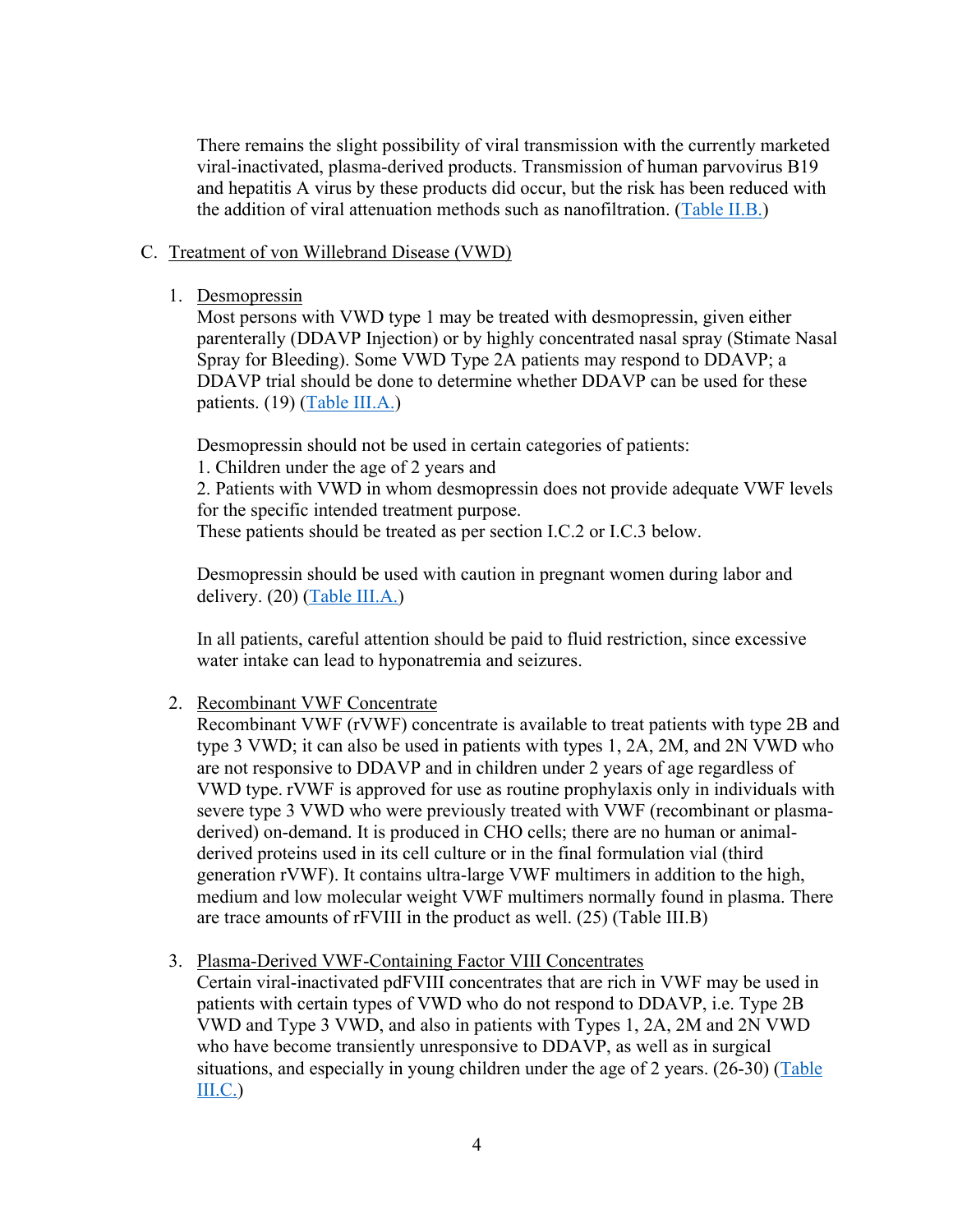- 4. Cryoprecipitate Not Recommended for VWD Because it has not undergone any viral attenuation steps, cryoprecipitate should not be used to treat patients with VWD except in life- and limb-threatening emergencies when VWD-containing factor concentrate is not immediately available.
- D. Treatment of Patients with Inherited Hemophilia A or B and Inhibitors to Factor VIII or Factor IX

Inhibitor development is the most severe complication of treatment for patients with inherited hemophilia A or B. The following products have been licensed for treatment and/or prevention of bleeding episodes in these patients with inhibitors. However, these products are not necessarily interchangeable. Choice of product depends on multiple factors, including type of inhibitor (low- or high-responding), current titer of inhibitor, location of the bleed, previous response to these products, availability of clinical trial data supporting use of these products, and concomitant medications (e.g., emicizumab). For high-titer inhibitors, immune tolerance induction (ITI) is the best option for inhibitor eradication. Consultation with a Hemophilia Treatment Center is strongly recommended. (31)

- 1. Bypassing Agents (BPA) for Hemophilia A or B with Inhibitors
	- a. FEIBA (Activated Prothrombin Complex Concentrate [aPCC]) FEIBA contains activated factors IIa, VIIa, IXa and Xa. These factors are able to bypass an inhibitor to factor VIII or factor IX in order to promote hemostasis. This product is derived from human plasma and is treated with vapor steam heat and nanofiltration to eliminate viruses (32). (Table IV.A.)
	- b. Recombinant Activated Factor VII Concentrates (rFVIIa)
		- (i) Eptacog alfa (NovoSeven RT) is licensed for use in patients with inherited hemophilia A or B and inhibitors to factor VIII or IX. It is produced in BHK cells; newborn calf serum is used in the culture medium; no human or other animal proteins are used in its final formulation vial (second generation recombinant product). Thus, the risk of transmission of human viruses is essentially zero (33). (Table IV.B.)
		- (ii) Eptacog beta (SEVENFACT) is licensed for use in patients with inherited hemophilia A or B and inhibitors to factor VIII or IX. It is produced in genetically engineered rabbits that produce the protein in the mammary glands and secrete it into the milk. It may contain trace amounts of rabbit proteins. (Table IV.B.)

Note: The recommended dosing differs between eptacog alfa and eptacog beta; refer to each product's package insert for details. Given the lack of *in vivo* data demonstrating the safety of using higher doses of rFVIIa products in patients with hemophilia A and inhibitors receiving emicizumab, at this time we recommend using either the 70-90 mcg/kg (eptacog alfa) or 75 mcg/kg (eptacog beta) initial dose regimens in these patients.

2. Bispecific Antibody for Hemophilia A with Inhibitors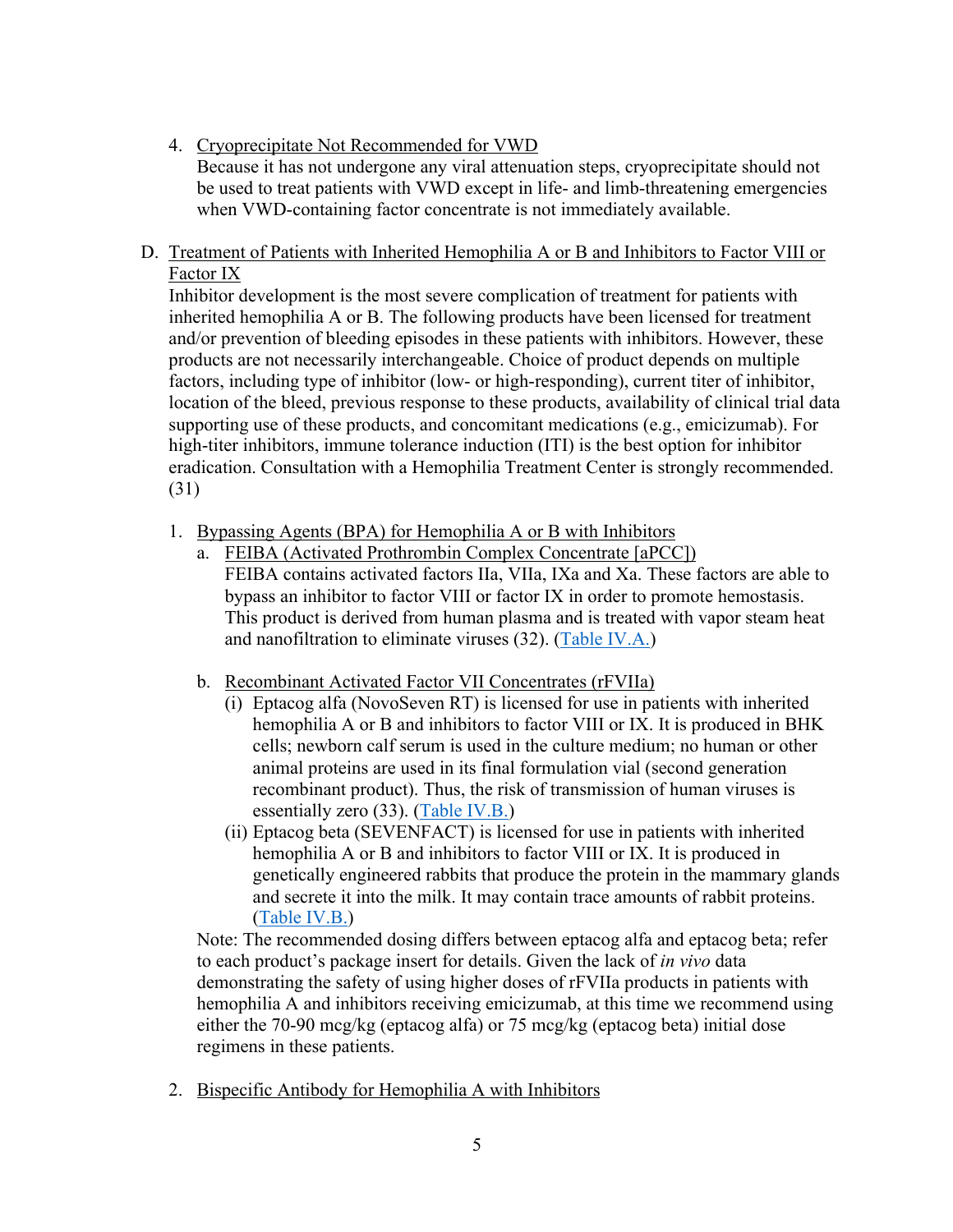a. Hemlibra (emicizumab-kxwh)

Emicizumab is a humanized, bispecific, monoclonal antibody that binds to FIX / FIXa and FX / FXa, thereby standing in for the missing FVIII to prevent or reduce the occurrence of bleeding in adults, adolescents, children and infants with hemophilia A and inhibitors (34, 13). In those undergoing major surgery, preliminary experience suggests standard preoperative dose rFVIIa and tapering postoperative doses may be safe and effective, while in some minor surgeries, low or no rFVIIa may be appropriate (14). (Table IV.C.)

# 3. Thromboembolic Risk

Thrombotic risks exist with the use of all of these products. It is important that physicians and patients not exceed recommended doses due to the risk of thromboses. In particular, in those using emicizumab prophylaxis, concomitant FEIBA should be avoided during and up to six months after emicizumab use, as residual emicizumab levels may persist in the plasma (MASAC Document #268).

## E. Treatment of Patients with Acquired Hemophilia A

Under certain conditions, individuals who were not born with hemophilia may develop antibodies or inhibitors that cause destruction of factor VIII, resulting in clinical bleeding due to very low levels of this clotting factor. Such inhibitors may be seen in patients with cancer, systemic lupus erythematosus, and other autoimmune disorders. Often no associated condition can be identified. Individuals with acquired hemophilia A should be treated by hematologists experienced in the management of such patients. These patients may be treated with the following recombinant clotting factor concentrates:

- 1. Eptacog alfa (NovoSeven RT) is a recombinant activated factor VII (rFVIIa) that is produced in BHK cells. It is licensed for use in patients with acquired hemophilia A due to inhibitors. It is a second-generation recombinant product. (Table V.A.)
- 2. Obizur is a recombinant porcine factor VIII (rpFVIII) that is produced in BHK cells transfected with the B-domain deleted porcine F8 gene. This is a second-generation recombinant product that is approved by the FDA for use only in acquired hemophilia A. Often the human FVIII inhibitor does not cross-react with the porcine species of FVIII, thus allowing for measurable factor levels and cessation of bleeding with Obizur treatment. (35) (Table V.A.)
- 3. FEIBA (aPCC) contains activated factors IIa, VIIa, IXa and Xa. These factors are able to bypass an inhibitor to factor VIII or factor IX in order to promote hemostasis. This product is derived from human plasma and is treated with vapor steam heat and nanofiltration to eliminate viruses (32). (Table IV.A.)
- F. Treatment of Patients with Rare Congenital Bleeding Disorders
	- 1. Fibrinogen (Factor I) Deficiency
		- a. Plasma-Derived Fibrinogen Concentrates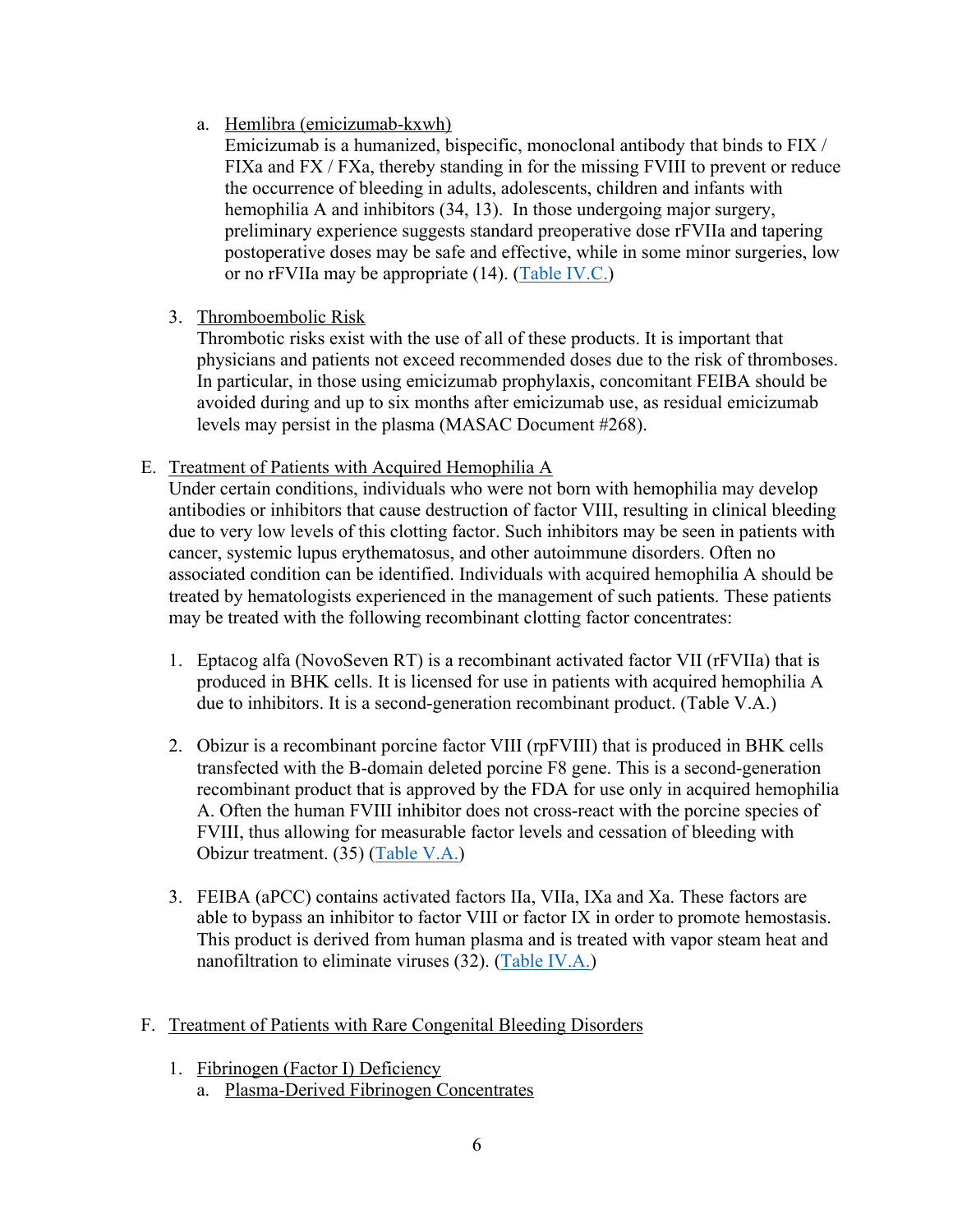There are two plasma-derived fibrinogen concentrate products available for treatment of Factor I deficiency. Fibrinogen Concentrate (Human) (RiaSTAP) is heated in aqueous solution (pasteurized) at 60°C for 20 hours. Fibrinogen (Human) (FIBRYNA, also called FIBRYGA) undergoes solvent/detergent treatment and nanofiltration. Both products can be used to treat patients with congenital hypo-fibrinogenemia and afibrinogenemia. Neither product has been approved for use in patients with dysfibrinogenemia. (36) (Table VI.A.)

- b. Cryoprecipitate is the only currently available product for dysfibrinogenemia. Because it has not undergone any viral attenuation steps, cryoprecipitate should not be used to treat patients with afibrinogenemia except in life- and limbthreatening emergencies when fibrinogen concentrate is not immediately available. (Table VIII.B.)
- 2. Factor VII Deficiency
	- a. Recombinant Activated Factor VII Concentrate

Eptacog alfa (NovoSeven RT) can be used to treat patients with congenital factor VII deficiency. It is produced by BHK cells. Newborn calf serum is used in the culture medium; no human or other animal protein is used in the final formulation vial (second generation recombinant product). Thus, the risk of transmission of human viruses is essentially zero. (33) (Table VI.B.)

- 3. Factor X Deficiency
	- a. Plasma-Derived Factor X Concentrate

Factor X concentrate is a plasma-derived concentrate approved in the US for treatment of Factor X deficiency. It has three viral attenuation steps: solvent/detergent, nanofiltration, and dry heat at 80° for 72 hours. (Table VI.C.)

## 4. Factor XIII Deficiency

a. Plasma-Derived Factor XIII Concentrate

Plasma-derived Factor XIII concentrate is heated in aqueous solution (pasteurized) at 60°C for 10 hours and undergoes ion exchange chromatography for viral inactivation and removal. It can be used for patients with absent or decreased levels of FXIII. (37) (Table VI.D.)

b. Recombinant Factor XIII-A Subunit Concentrate

Recombinant Factor XIII-A subunit (rFXIII-A) concentrate is produced in yeast. No human or animal-derived proteins are used in the production vat or in the final formulation vial (third generation recombinant concentrate). This product is approved for use in individuals who lack FXIII-A subunit. It will not work in those patients who only lack FXIII-B subunit. (38) (Table VI.E.)

- c. Cryoprecipitate Because it has not undergone any viral attenuation steps, cryoprecipitate should not be used to treat patients with factor XIII deficiency except in life- and limbthreatening emergencies when Factor XIII concentrate is not immediately available. (Table VIII.B.)
- 5. Other Rare Bleeding Disorders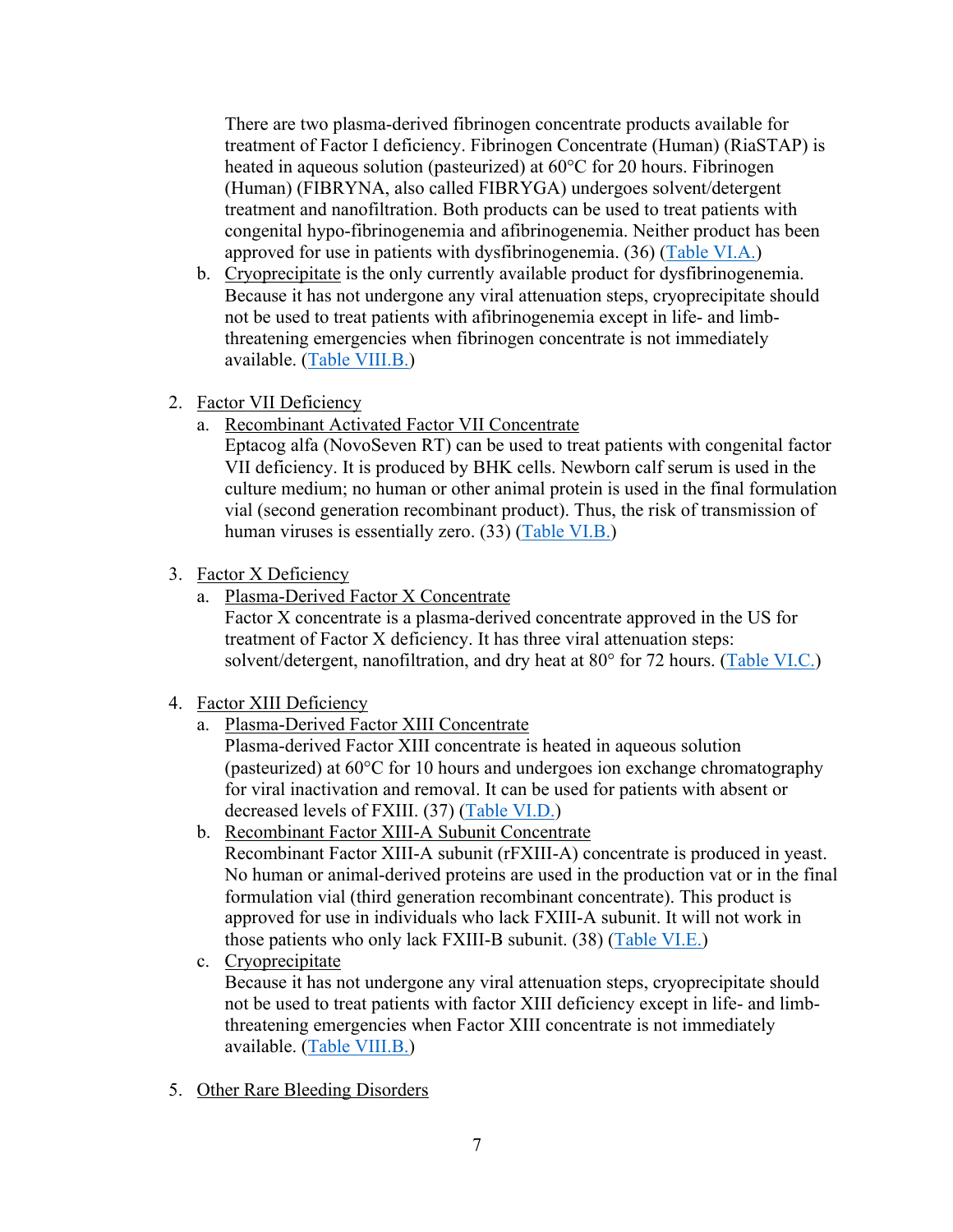Although there are no products currently licensed to treat other rare bleeding disorders, the following products are listed to enable healthcare providers to advise and treat these patients.

a. Prothrombin Complex Concentrates

Plasma-derived prothrombin complex concentrates (pd-PCCs) can be used to treat patients with deficiencies of factors II and X. It should be noted, however, that these products vary considerably in the amounts of these factors that they contain. Not only is there a marked difference in factor content between the two different commercial preparations, but factor content varies among lots produced by the same manufacturer. (39) (Table VI.F.)

b. Fresh Frozen Plasma (FFP)

FFP can be used to treat patients with deficiencies of any of the clotting factors for which specific clotting factor concentrates are not available.

- (1) One type of FFP, donor retested FFP, is produced from single units of plasma; the donor must return and test negative on a second donation in order for the first donation to be released. This product is available from some community blood centers. (Table VIII.A.)
- (2) A second type of frozen plasma has now been licensed in the US (trade name Octaplas™). Plasma from 630-1520 donors is pooled, treated with solvent/detergent, and subjected to prion affinity ligand chromatography. It is then frozen in 200-ml bags. It must be given as blood group-specific frozen plasma. (Table VIII.A.)

## G. Treatment of Patients with Rare Congenital Clotting Disorders

## 1. Antithrombin Deficiency

There are two products available for treatment of Antithrombin deficiency:

- a. One is a recombinant produced by introducing the human Antithrombin gene into the mammary glands of goats. Antithrombin is secreted into the goat milk and then extracted, purified, and lyophilized. It is subjected to three viral attenuation steps. (Table VII.A.)
- b. The second product is a plasma-derived human Antithrombin concentrate that is subjected to pasteurization and nanofiltration as viral attenuation methods. (Table VII.A.)
- 2. Protein C Deficiency

There is a plasma-derived Protein C product licensed in the U.S. to treat Protein C deficiency. It has three viral attenuation steps. (Table VII.B.)

# H. Ancillary Medications

1. Vitamin K. Newborn infants with hemophilia and other bleeding disorders should be given an intramuscular dose of Vitamin K in the delivery room per the recommendations of the American Academy of Pediatrics. For infants who are known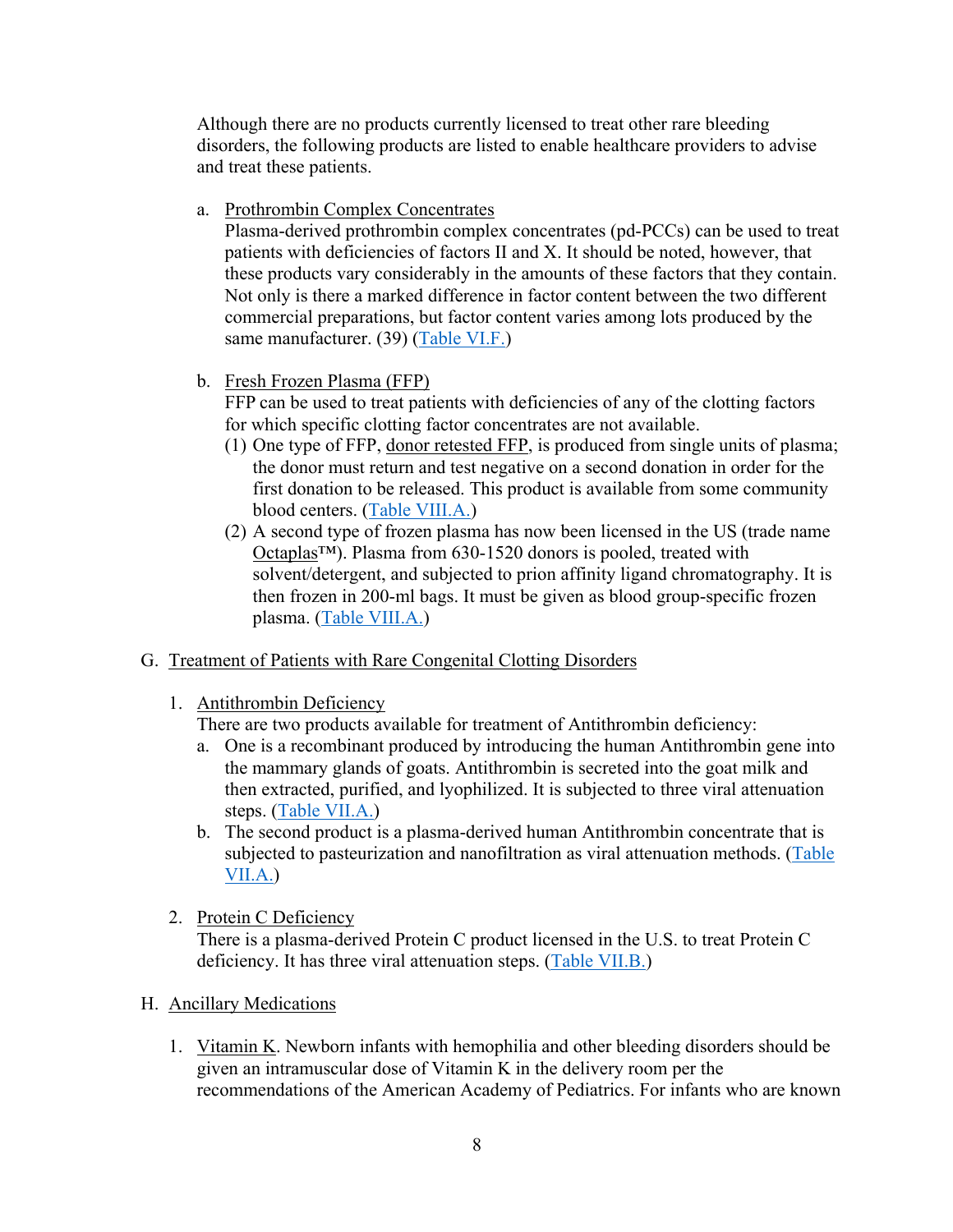or suspected to have a bleeding disorder, we recommend that the following procedures be followed for intramuscular administration of vitamin K (see MASAC Document #221):

- a. A fine-gauge needle (23 gauge or smaller caliber) should be used.
- b. Firm pressure should be applied to the site for at least 2 minutes without rubbing.
- c. The parent / caregiver should be informed that there is a risk of hematoma development at the injection site.
- d. Anticipatory guidance should be given regarding when to call the provider or HTC regarding any adverse reactions, such as hematoma, warmth, or redness.
- 2. Antifibrinolytics
	- a. Amicar (aminocaproic acid) is an antifibrinolytic agent that can be used to treat mouth and other mucosal bleeds. It comes as a syrup with a concentration of 1.25 g/5ml or in pill form. The dose is 50-100 mg/kg. Note that a dose of factor concentrate must be given first to form the clot; aminocaproic acid is then given every 6 hours to preserve the clot until healing has taken place (10-14 days). It can also be given IV following oral (e.g. wisdom tooth extraction) or ENT (e.g. tonsillectomy) surgery (Table IX.A.)
	- b. Lysteda (tranexamic acid) is an antifibrinolytic agent that is approved for treatment of heavy menstrual bleeding in females  $\geq$ 12 years of age. The dose is 1300 mg (two 650 mg tablets) every 8 hours for 5 days during menstruation. Note that women taking Lysteda should not take plasma-derived Factor IX Complex Concentrates or plasma-derived activated Prothrombin Complex Concentrates for inhibitors. (Table IX.B.)
- 3. Unless recommended by one of their medical providers in consultation with their treating hematologist or hematology provider, individuals with inherited bleeding disorders should not use anti-platelet medications or non-selective non-steroidal antiinflammatory drugs (NSAIDs) (e.g., aspirin, ibuprofen, naproxen and others).

Although NSAID use should generally be discouraged in individuals with bleeding disorders, these medications may be used to provide analgesia in some patients, particularly those with chronic joint pain who prefer or need to avoid or minimize the use of opioid medications. If using NSAIDs to treat pain, we recommend using the lowest effective dose for short durations only, given the risk of gastrointestinal (GI) ulcer formation and significant GI bleeding when NSAIDs are used continuously. Patients should also be monitored for increases in the frequency or severity of joint bleeds or other types of bleeding if they use NSAIDs for pain exacerbations.

### I. Vaccination for Hepatitis A and B

1. Hepatitis B vaccine is recommended for all children by the American Academy of Pediatrics (AAP). In persons with hemophilia and other congenital bleeding disorders, this immunization is particularly important and should be started at birth or at the time of hemophilia diagnosis if the individual has not been previously immunized. Primary immune response should be documented.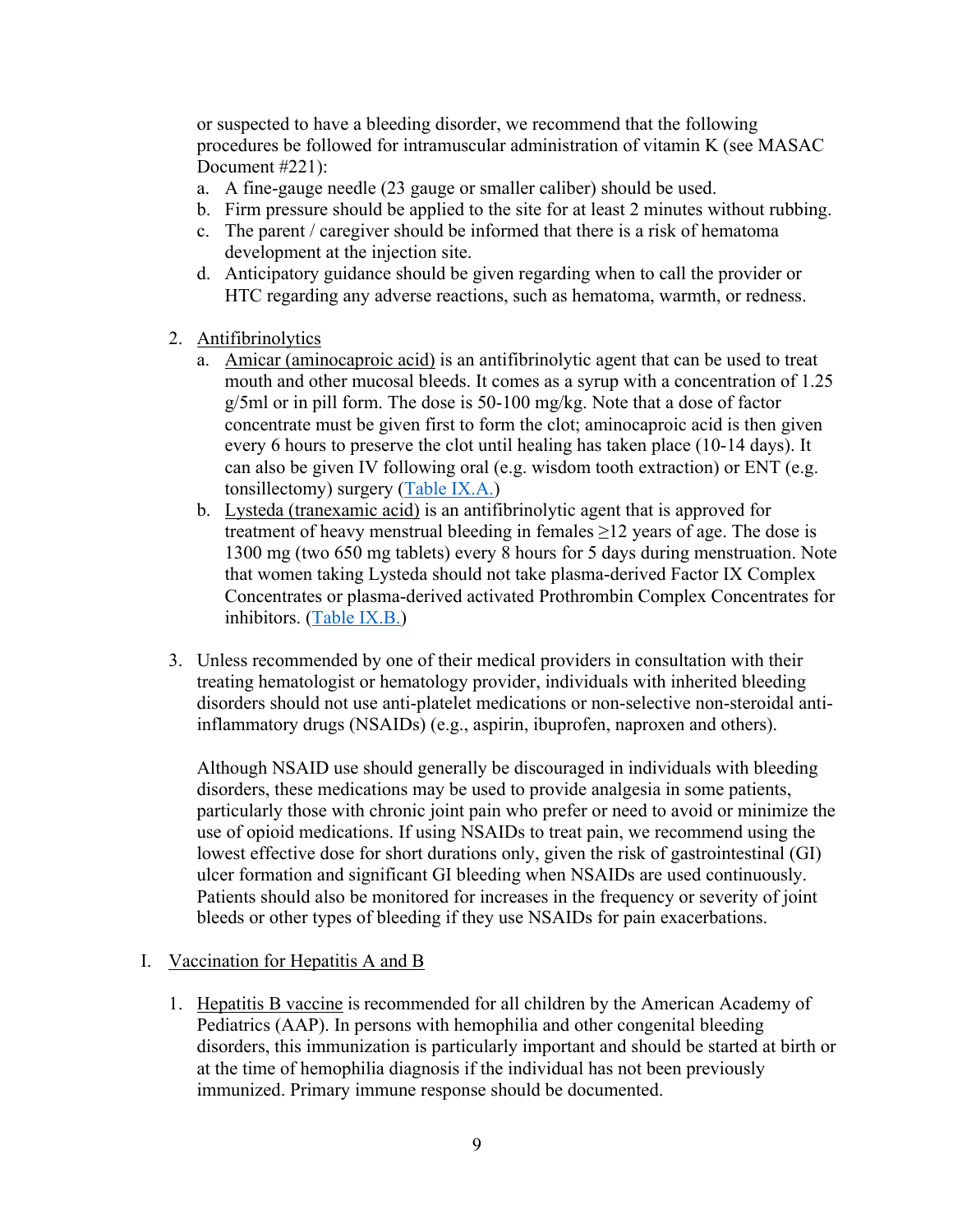2. Hepatitis A vaccine is recommended for all children over the age of 1 year by the AAP. Older individuals with hemophilia and other congenital bleeding disorders who are HAV seronegative should also be immunized. (40-41)

### J. Other Issues of Importance

- 1. Decisions about the selection of products for treatment of hemophilia are complicated for patients, families, and treating physicians. When choosing the appropriate products for their patients with hemophilia, physicians will need to continue to exercise their best judgment based on their assessment of emerging data. Education, psychosocial support, and financial counseling for patients and families are critical components of comprehensive care.
- 2. If a previously seronegative patient has a confirmed seroconversion to any bloodborne infectious agent that is felt by the local public health department to possibly be due to use of a blood component or blood product, this should be reported immediately to the FDA, to the manufacturer of the product received, and to the CDC.
- 3. Patients should enroll in the voluntary National Notification System in order to be notified promptly of any recalls of factor products they may be using.

### **II. Recommendations to Manufacturers of Coagulation Products**

- A. We recommend continued vigilance in donor screening and donor testing at blood and plasma collection facilities.
	- 1. Manufacturers of plasma-derived products should use only plasma that is collected utilizing Plasma Protein Therapeutics Association (PPTA) guidelines and recommendations.
	- 2. Donors diagnosed with CJD or vCJD or who are at risk for CJD or vCJD should continue to be deferred from donating blood and plasma.
- B. Efforts should continue to exclude from further processing the plasma from donors who are infected with HIV, HBV, HCV, HAV, human parvovirus, and vCJD.
	- 1. Priority of test implementation should focus on viral agents that are poorly inactivated by current viral elimination techniques, namely, HAV and parvovirus B19.
- C. Improved viral inactivation and elimination procedures are required in coagulation products.
	- 1. All recombinant products made with human or animal proteins, including use of albumin in the final formulation, should be phased out.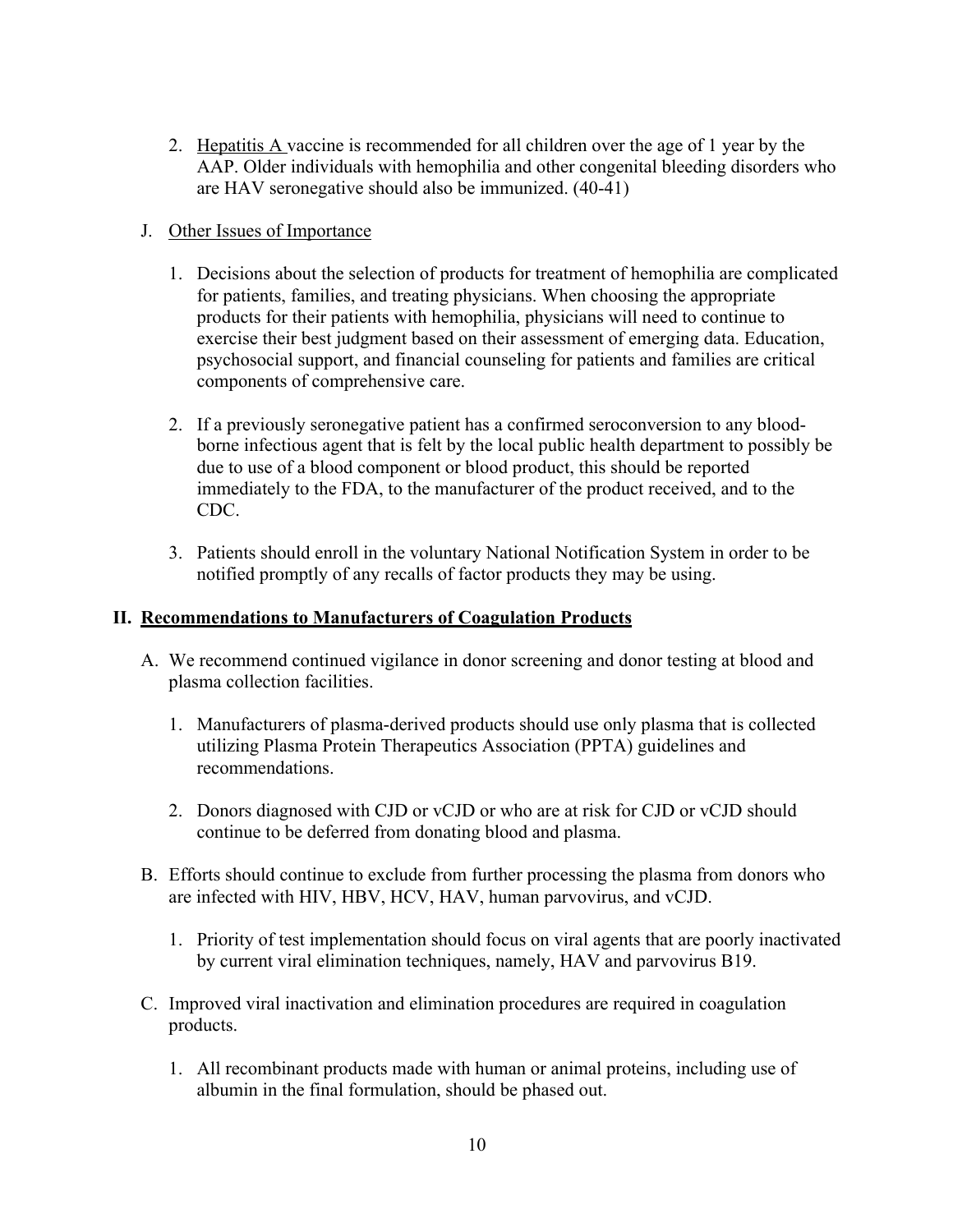- 2. Research to identify methods to eliminate infectious pathogens should be given higher priority.
- D. Reporting of adverse events associated with coagulation products should occur more expeditiously.
	- 1. Manufacturers should report suspected viral transmission events to the FDA immediately upon confirmation.
	- 2. New products are often approved after small numbers of patients are evaluated in clinical trials. Manufacturers are strongly encouraged to conduct Phase IV postlicensure studies for efficacy and for surveillance of inhibitor development and other expected and unexpected serious adverse events.
- E. Notification to consumers and their health care providers of safety and regulatory problems must occur in a more expeditious fashion.
	- 1. Manufacturers are responsible for notifying their consignees of any withdrawals. The FDA has defined the consignee as "anyone who received, purchased, or used the product being recalled" (21 CFR 7.3(n)), e.g., the customer, direct account, or person with a coagulation disorder and his or her healthcare provider. Manufacturers should accept the responsibility for notifying their customers if they have purchased a product that is out of compliance.
	- 2. Notification to customers must occur early in any investigation.
	- 3. While the voluntary National Notification System implemented by some companies does provide a good mechanism for notification, it should not be considered a substitute for the responsibility the manufacturers have to notify their customers directly.
	- 4. Intermediaries, including home care companies and 340B programs, must keep accurate records of the lots their customers use and have systems in place to notify patients and their healthcare providers immediately upon learning of a compromised product lot.
- F. Research and development of improved coagulation products that would expedite the transition to total prophylaxis for all persons with coagulation disorders are strongly encouraged.
	- 1. Recombinant products should continue to be developed that could be taken less frequently and administered by routes other than intravenously.
	- 2. As improvements in production efficiencies are made, cost reductions of coagulation products should be passed on to the consumer.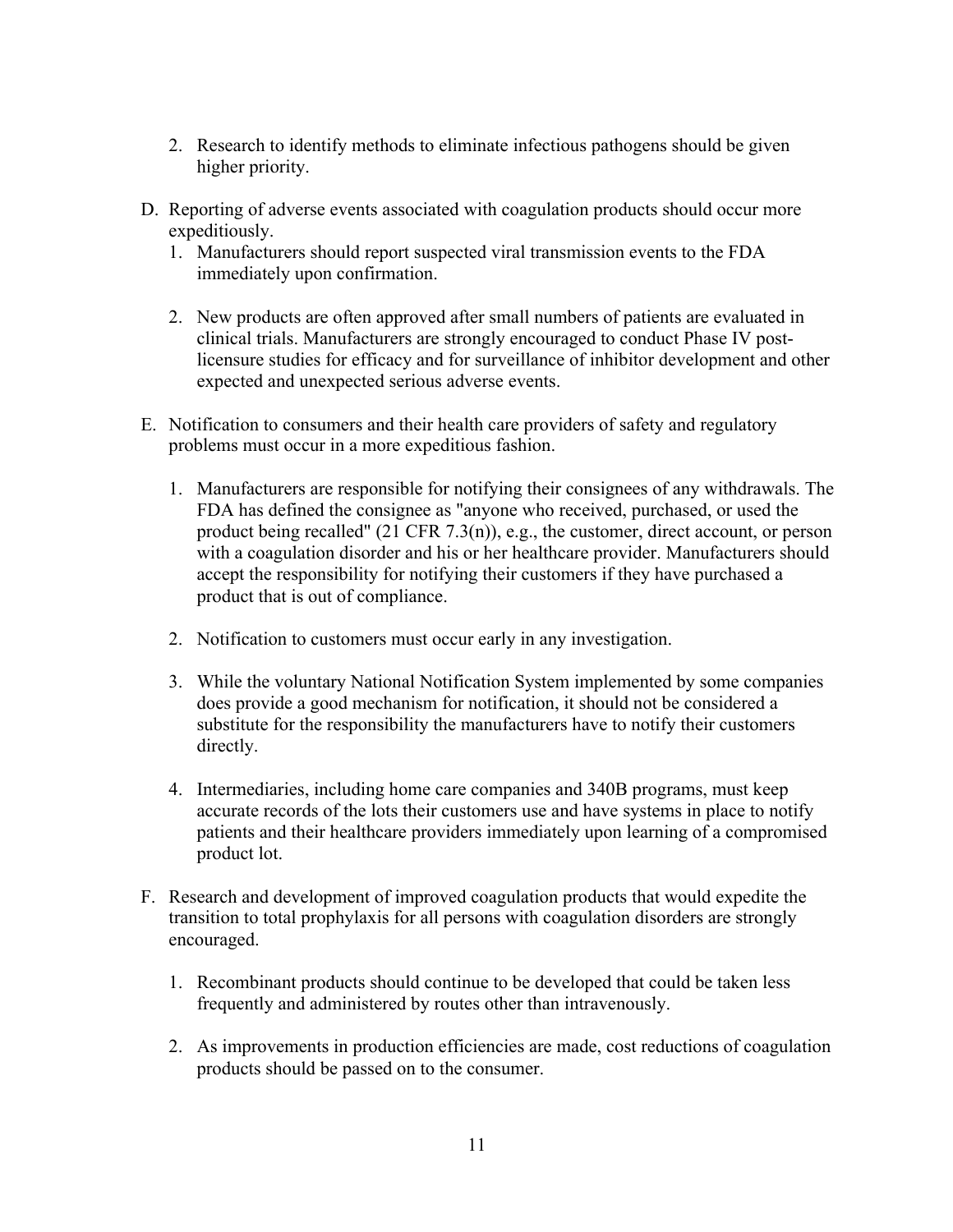- 3. Biosimilar FVIII and FIX products are now available and should be a vehicle for substantial cost reductions, as they are in all other therapeutic areas.
- 4. Inhibitor development is the single most important complication of treatment of Hemophilia A and B. BioPharma should apply their resources toward technologies which would limit the development of this complication.
- 5. BioPharma should facilitate the clinical development of gene therapies to cure bleeding disorders.
- G. Manufacturers should take necessary steps to ensure the continued availability of plasmaderived clotting factor concentrates for individuals with rare bleeding disorders.
	- 1. Such concentrates are safer than the alternatives of fresh-frozen plasma (FFP) and cryoprecipitate, which are not virally attenuated.
	- 2. Such concentrates provide the ability to raise clotting factor levels to 100% without the risk of volume overload, which is another drawback of FFP.
	- 3. Such concentrates allow for prophylactic treatment, if indicated by severity of the disease and frequency of bleeding episodes.
	- 4. Such concentrates provide the convenience of storage and treatment at home and while traveling.

### **III.Recommendations to the U.S. Food and Drug Administration**

The Food and Drug Administration is responsible for regulating the manufacturers of coagulation products to ensure that licensed products are safe and effective. Many of our recommendations for manufacturers should be regulated proactively by the FDA.

- A. Elimination of Infectious Agents
	- 1. Research to identify improved inactivation and elimination techniques for non-lipid enveloped viruses should be actively encouraged by the FDA.
	- 2. Validation studies to identify the amount of removal of vCJD prions should be recommended by the FDA to each manufacturer for each of their products.
- B. Investigation and Reporting of Complications of Therapies
	- 1. The FDA should maintain sufficient compliance checks to ensure that manufacturers are expeditiously reporting any and all suspected infections, inhibitor development from clinical trials, and any other unexpected serious adverse events associated with coagulation products, both established and newer prolonged half-life agents.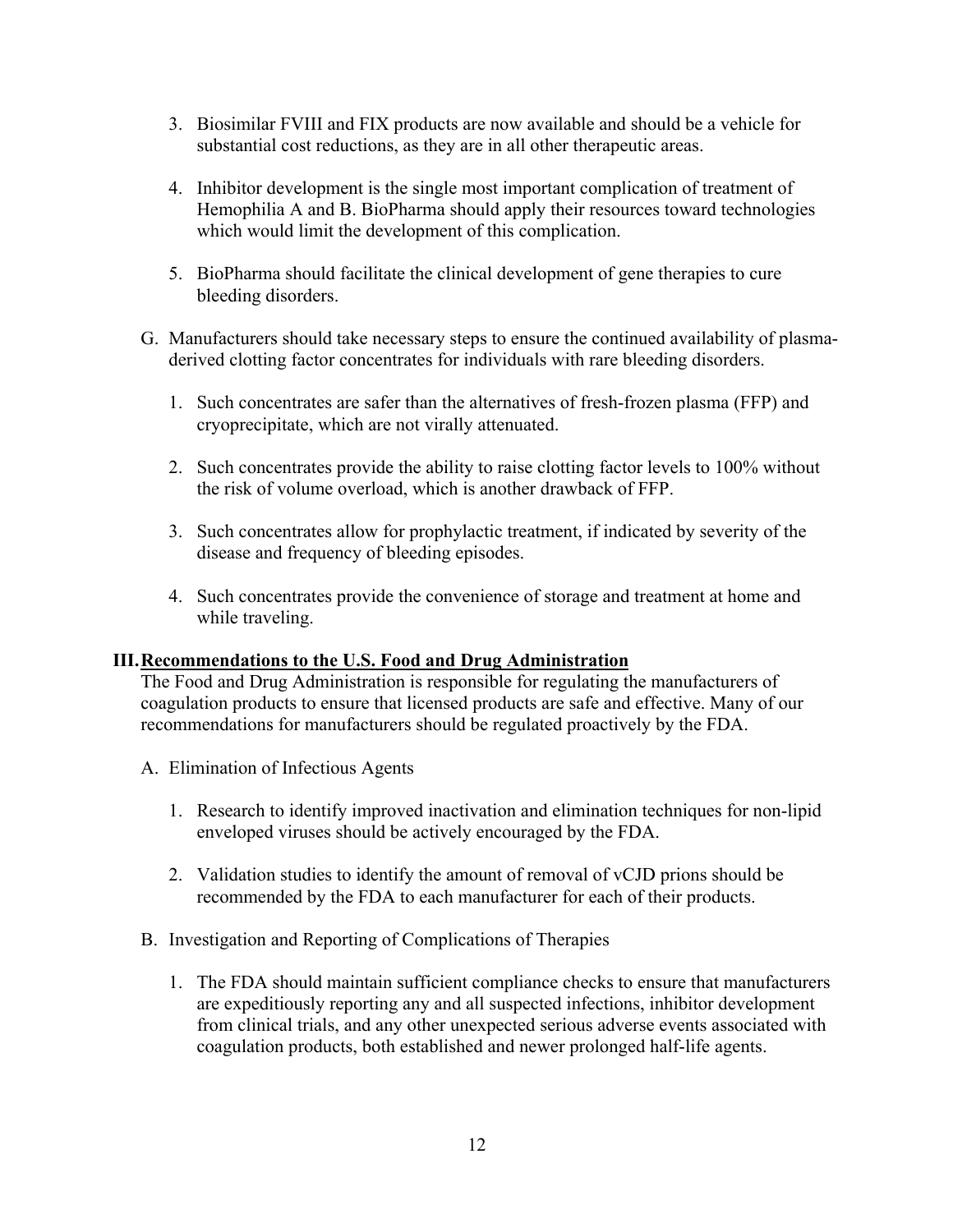- 2. The FDA should communicate promptly with consumer organizations such as NHF whenever an event occurs, such as a recall, voluntary withdrawal, consent decree or plant closure, which could have an impact on the supply and availability of clotting factor, concentrates.
- C. Expedited Review and Harmonization
	- 1. All products offering incremental safety and efficacy advantages to the bleeding disorders community should have expedited regulatory review. This includes experimental gene therapies.
	- 2. The FDA should work with the European Medicines Agency (EMA) to harmonize requirements for licensing approval of clotting factor concentrates for use in individuals with rare bleeding disorders. This is especially important in the design of pivotal clinical studies in adults and children.
	- 3. Previously untreated patient (PUP) trials of single agents should not be required, and should be discouraged in favor of interventional trials designed to decrease rates of inhibitor formation.

# **REFERENCES**

- 1. Bray GL, Gomperts ED, Courter S, et al. A multicenter study of recombinant factor VIII (Recombinate): safety, efficacy and inhibitor risk in previously untreated patients with hemophilia A. Blood 1994; 83:2428-2435.
- 2. Lusher JM, Arkin S, Abildgaard CF, Schwartz RS, Group TKPUPS. Recombinant factor VIII for the treatment of previously untreated patients with hemophilia A. N Engl J Med 1993; 328:453-459.
- 3. Sandberg H, Almstedt A, Brandt J, et al. Structural and functional characteristics of the B-domain-deleted recombinant factor VIII protein, r-VIII SQ. Thromb Haemostas. 2001; 85:93-100.
- 4. Mahlangu J, J Powell, M Ragni, et al. Phase 3 study of recombinant factor VIII Fc in hemophilia A. Blood 2014; 124:317-325.
- 5. Horowitz MS, Horowitz B, Rooks C, Hilgartner MW. Virus safety of solvent/detergenttreated antihaemophilic factor concentrate. Lancet 1988; 2:186-188.
- 6. Schimpf K, Mannucci PM, Kreutz W, et al. Absence of hepatitis after treatment with a pasteurized factor VIII concentrate in patients with hemophilia and no previous transfusions. N Engl J Med 1987; 316:918-922.
- 7. Addiego JE, Jr., Gomperts E, Liu S-L, et al. Treatment of hemophilia A with a highly purified factor VIII concentrate prepared by anti-FVIII immunoaffinity chromatography. Thromb Haemostas 1992; 67:19-27.
- 8. Mannucci PM, Godovin S, Gringeri A, et al. Transmission of hepatitis A to patients with hemophilia by factor VIII concentrates treated with solvent and detergent to inactivate viruses. Ann Int Med 1994; 120:1-7.
- 9. Centers for Disease Control and Prevention. Hepatitis A among persons with hemophilia who received clotting factor concentrate - United States, September - December 1995. MMWR 1996; 45:29-32.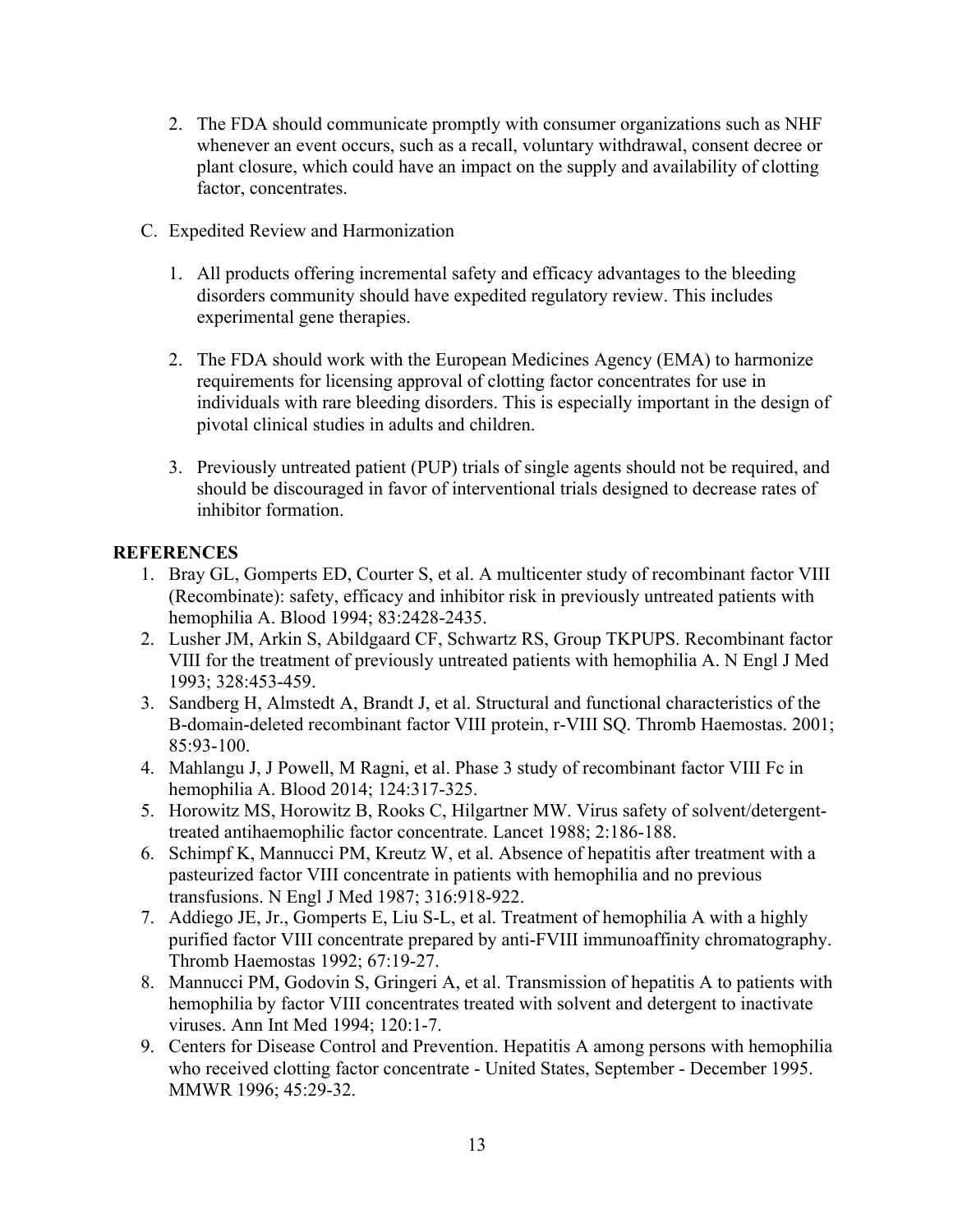- 10. Azzi A, Ciappi S, Zakuyzewska K, et al. Human parvovirus B19 infection in hemophiliacs first infused with two high-purity, virally treated factor VIII concentrates. Am J Hematol 1992; 39: 228-30.
- 11. Mahlangu J, Oldenburg J, Paz-Priel I, et al. Emicizumab prophylaxis in hemophilia A without inhibitors. N Engl J Med 2018; 379; 811-22.
- 12. Pipe SW, Shima M, Lehle M, et al. Efficacy, safety and pharmacokinetics of emicizumab prophylaxis given every 4 weeks in people with Haemophilia A (HAVEN 4): a multicenter open-label, non-randomised phase 3 study. Lancet Hematol 2019; 6: e295-e305.
- 13. Batsuli G, Zimowski KL, Tickle K, Meeks SL, Sidonio RF. Immune tolerance induction in paediatric patients with haemophilia A and inhibitors receiving emicizumab prophylaxis. J Thromb Haemost 2019; 25: 789-796.
- 14. Ebbert P, Xavier F, Seaman C, Ragni MV. Emicizumab prophylaxis in patients with hemophilia A with and without inhibitors. 2019 American Society of Hematology Annual Meeting, Oralndo, FL. Abstract #2416.
- 15. Study Group of the UK Haemophilia Center Directors on Surveillance of Virus Transmission by Concentrates. Effect of dry heating of coagulation factor concentrates at 80oC for 72 hours on transmission of non-A, non-B hepatitis. Lancet 1988; 2:184-186.
- 16. Shapiro A, Abe T, Aledort LM, Anderle K, et al. Low risk of viral infection after administration of vapor-heated factor VIII concentrate or factor IX complex in first-time recipients of blood components. Transfusion 1995; 35:204-208.
- 17. Mannucci PM, Zanetti AR, Colombo M and the Study Group of the Foundazione dell' Emophilia: Prospective study of hepatitis after factor VIII concentrate exposed to hot vapour. Br J Haematol 1988; 68:427-430.
- 18. Dodd RY, Notari EP, Stamer SL. Current prevalence and incidence of infectious disease markers and estimated window period risk in the American Red Cross blood donor population. Transfusion 2002; 42:975-979.
- 19. Rose EH, Aledort LM. Nasal spray desmopressin (DDAVP) for mild hemophilia A and von Willebrand disease. Ann Intern Med 1991: 114: 563-8.
- 20. Trigg DE, Stergiotou I, Peitsidis P, Kadir RA. A systematic review: The use of desmopressin for treatment and prophylaxis of bleeding disorders in pregnancy. Haemophilia 2012; 18: 25-33.
- 21. White G, Shapiro A, Ragni M, Garzone P, Goodfellow J, Tubridy K, Courter S. Clinical evaluation of recombinant factor IX. Semin Hematol. 1998; 35 (Suppl. 2):33-38.
- 22. Powell JS, Pasi KJ, Ragni MV et al. Phase 3 study of recombinant Factor IX Fc fusion protein in hemophilia B. New Engl J Med 2013; 369(24): 2413-24.
- 23. Schulte S. Half-life extension through albumin fusion technologies, Thromb Res, 2009, Dec; 124 Suppl 2: S6-8.
- 24. Shapiro AD, Ragni M, Lusher JM, Culbert S, Koerper MA, Bergman, GE, Hannan MM. Safety and efficacy of monoclonal antibody-purified factor IX in patients previously unexposed to PCC or other blood products. Thromb Haemostas 1996; 75:30-35.
- 25. Gill J, Castaman G, Windyga J, Kouides P, Ragni M, Leebeek F, et al. Hemostatic efficacy, safety, and pharmacokinetics of a recombinant von Willebrand factor in patients with severe von Willebrand disease. Blood 2015; 126: 2038-46.
- 26. Scharrer I. The treatment of von Willebrand disease. In: Lusher JM and Kessler CM, eds. Hemophilia and von Willebrand Disease in the 1990s. Elsevier Science Pulil B.V., Amsterdam, 1991; pp. 463-9.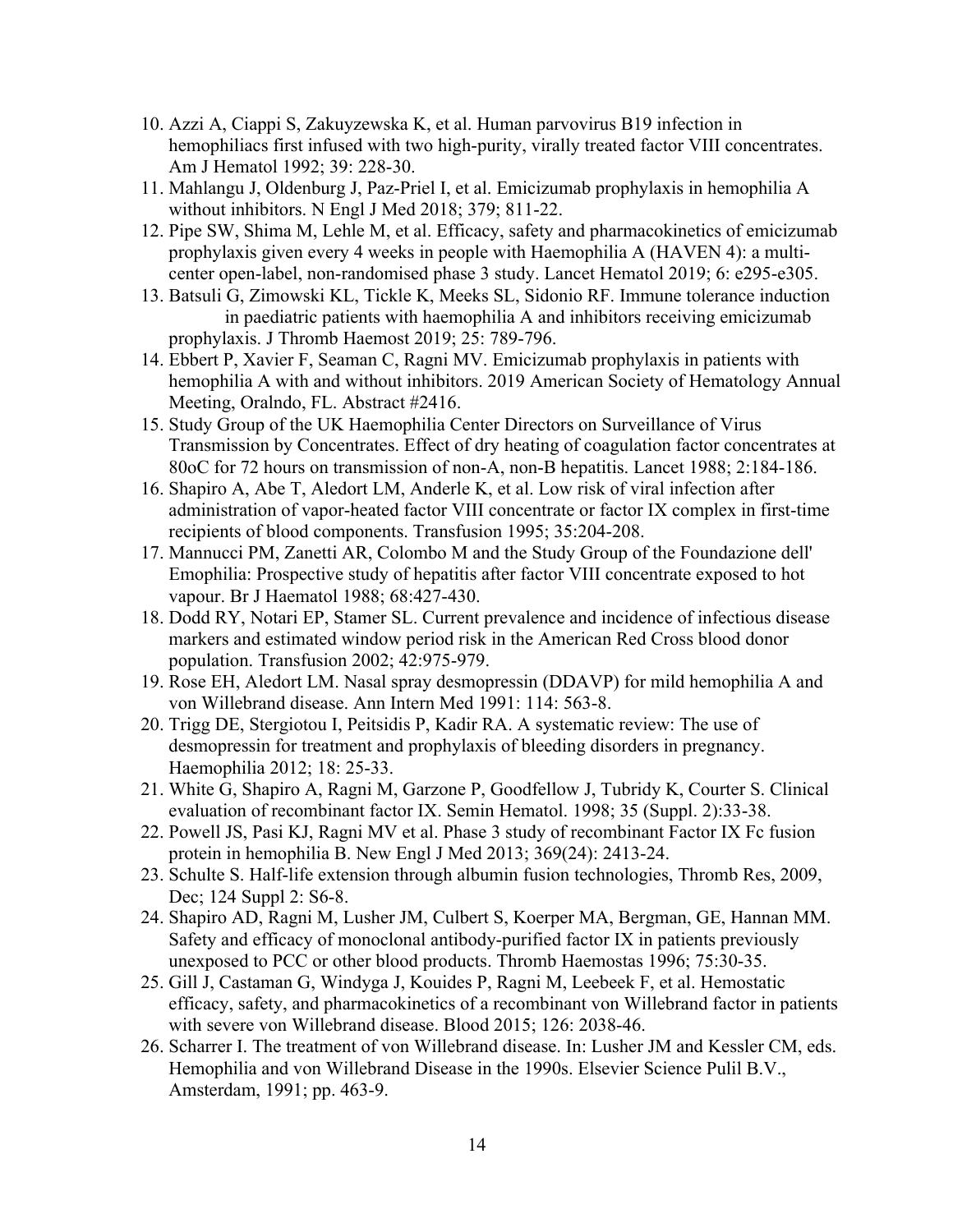- 27. Scharrer I, Vigh T, Aygoren-Pursun E. Experience with Haemate P in von Willebrand disease in adults. Haemostasis 1994; 24:298-303.
- 28. Berntorp E. Plasma product treatment in various types of von Willebrand disease. Haemostasis 1994; 24:289-297.
- 29. Mannucci PM. Biochemical characteristics of therapeutic plasma concentrates used in the treatment of von Willebrand disease. Haemostasis 1994; 24:285-288.
- 30. Kreuz W, et al. Haemate P in children with von Willebrand disease. Haemostasis 1994; 24:304-310.
- 31. Kempton CL, White II GC. How we treat hemophilia A patient with a factor VIII inhibitor. Blood 2009; 113: 11-17.
- 32. Stine KC, Shrum D, Becton DL. Use of FEIBA for invasive or surgical procedures in patients with severe hemophilia A or B with inhibitors. J Pediatr Hematol Oncol. 2007; 29: 216-21.
- 33. Key NS, Aledort LM, Beardsley D, et al. Home treatment of mild to moderate bleeding episodes using recombinant factor VIIa (NovoSeven) in haemophiliacs with inhibitors. Thromb Haemostasis 1998; 80:912-918.
- 34. Oldenberg J, Mahlangu JN, Kim B, et al. Emicizumab prophylaxis in hemophilia A with inhibitors. New Engl J Med 2017; 377: 809-18.
- 35. Kruse-Jarres R, St-Louis J, Greist A, Shapiro A, Smith H, Chowdary P, et al. Efficacy and safety of OBI-1, an antihaemophilic factor VIII (recombinant), porcine sequence, in subjects with acquired haemophilia A. Haemophilia 2015; 21(2):162-70. doi: 10.1111/hae.12627. Epub 2015 Jan 27.
- 36. Kreuz W, Meili E et al. Efficacy and tolerability of a pasteurised human fibrinogen concentrate in patients with congenital fibrinogen deficiency. Transfus Apher Sci 2005; 32: 247-53.
- 37. Hsieh L, Nugent D. Factor XIII deficiency. Haemophilia 2008; 14: 1190-2000.
- 38. Inbal A. et al. Recombinant factor XIII: a safe and novel treatment for congenital factor XIII deficiency. Blood 2012; 119(22): 5111-7.
- 39. Kasper CK, Lusher JM, and Transfusion Practices Committee, AABB. Recent evolution of clotting factor concentrates for hemophilia A and B. Transfusion 1993; 33:422-34.
- 40. Ragni MV, Lusher JM, Koerper MA, Manco-Johnson M, Krouse DS. Safety and immunogenicity of subcutaneous hepatitis A vaccine in children with haemophilia. Haemophilia 2000; 6:98-103.
- 41. Andre FE, et al. Clinical assessment of the safety and efficacy of an inactivated hepatitis A vaccine: Rationale and summary of findings. Vaccine 1992; 10 (Suppl):S160-8.

*This material is provided for your general information only. NHF does not give medical advice or engage in the practice of medicine. NHF under no circumstances recommends particular treatment for specific individuals and in all cases recommends that you consult your physician or local treatment center before pursuing any course of treatment.*

Copyright 2022 National Hemophilia Foundation. To facilitate the dissemination of these medical recommendations, reproduction of any material in this publication in whole or in part will be permitted provided: 1) a specific reference to the MASAC recommendation number and title is included and 2) the reproduction is not intended for use in connection with the marketing, sale or promotion of any product or service. NHF reserves the right to make the final determination of compliance with this policy. For questions or to obtain a copy of the most recent recommendations, please contact the NHF Senior Vice President for Programs and Medical Information at handi@hemophilia.org or visit the NHF website at www.hemophilia.org.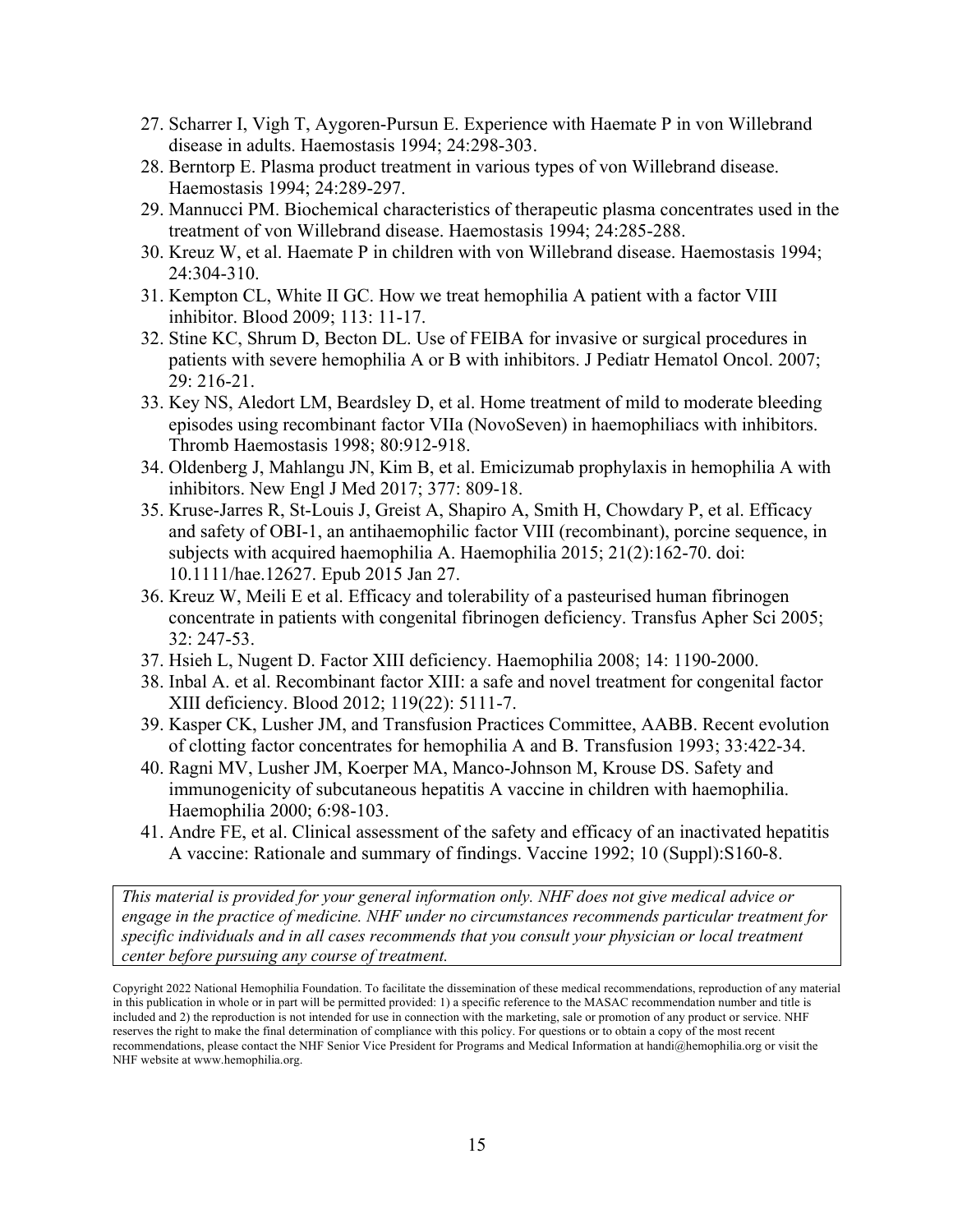# **GLOSSARY TO MASAC RECOMMENDATIONS**

## **Activated Prothrombin Complex Concentrate (aPCC)**

One plasma-derived prothrombin complex concentrate is purposely "activated" so that it contains some FIX, FX, and FII in active form (FIXa, FXa, and FIIa). FEIBA is to be used in inhibitor patients only.

## **B-domain-deleted recombinant Factor VIII concentrates**

For some rFVIII concentrates, the *F8* gene that is inserted into a hamster or human cell line that will produce recombinant FVIII that has the B domain of FVIII deleted. The result is production of a smaller FVIII molecule, thus enhancing production in the bioreactor.

# **Bioengineered Recombinant Factor Concentrates**

Some rFVIII concentrates have been bioengineered to modulate functional properties of the molecule. This includes strategies which alter the pharmacokinetic properties of the molecule. For example, a recombinant factor molecule is fused to another protein, such as human albumin or the Fc fragment of human IgG1. The fusion is accomplished by adding the gene for the partner protein to the gene for factor VIII or IX before the factor gene is inserted into a cell line for production of the recombinant factor-fusion protein molecule. The purpose of adding the fusion protein is to prolong the half-life of the infused factor in the circulation. Another approach to prolonging half-life is to conjugate the factor protein to another molecule such as PolyEthylene Glycol (PEG) which delays degradation of the factor, thus prolonging the half-life in the circulation.

## **Bispecific Antibody**

A humanized bispecific monoclonal antibody that binds to FIXa and FX to bypass a FVIII inhibitor to prevent or reduce the frequency of bleeding episodes in patients with hemophilia A and FVIII inhibitor. (Table IV.C.)

## **Bypassing Agent (BPA)**

Two coagulation products can be used to bypass a FVIII or a FIX inhibitor in patients with inherited hemophilia A or B. One is plasma-derived and the other is a recombinant product. They must be used with care and with consultation with an HTC because of a thrombotic risk. (Table IV.A. and B.)

## **Coagulation Factor IX Concentrates**

These are plasma-derived Factor IX concentrates that contain very little or no coagulation factors other than FIX.

## **Desmopressin (DDAVP, Stimate)**

Desmopressin acetate is a synthetic analogue of the natural pituitary antidiuretic hormone, 8 arginine vasopressin. When given to persons who have the capability of producing some FVIII or VWF, the drug effects a rapid, transient increase in FVIII and VWF. It can be given intravenously, subcutaneously, or by intranasal spray.

## **Dry Heat-treated Concentrates**

No currently available FVIII or FIX concentrates are exclusively dry heat-treated. However, dry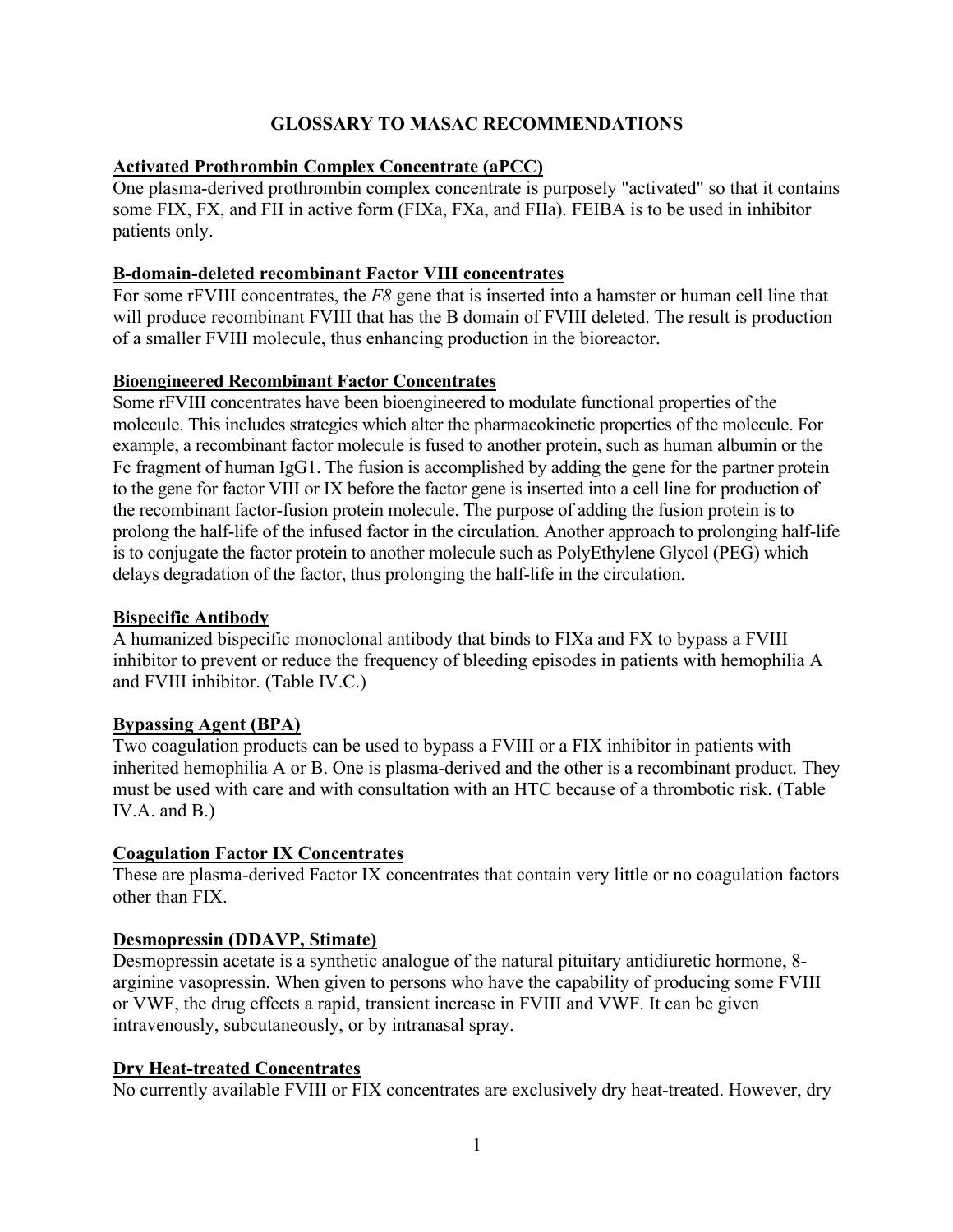heat treating may be used in conjunction with other viral attenuation modalities.

### **Factor VIII Concentrates Rich in von Willebrand Factor**

In certain plasma-derived FVIII concentrates, the hemostatically important high molecular weight multimers of von Willebrand factor are preserved.

### **First Generation Recombinant Factor Concentrates**

Animal and/or human proteins are used in the cell culture medium and in the final formulation vial of these concentrates.

## **Immunoaffinity Purified Concentrates**

Plasma-derived Factor VIII and FIX concentrates that are purified using murine monoclonal antibodies attached to an affinity matrix. Viral attenuation is augmented by pasteurization, by solvent/detergent treatment, or by sodium thiocyanate and ultrafiltration.

### **Intermediate Purity Factor Concentrates**

Plasma-derived factor concentrates that contain several clotting factors and plasma proteins in addition to the assayed factor.

### **Pasteurized Factor Concentrates (Heated in Aqueous Solution)**

Plasma-derived factor concentrates that are heated for 10-20 hours at  $60^{\circ}$ C in aqueous solution in the presence of stabilizers such as albumin, sucrose, or neutral amino acids in order to inactivate viruses.

## **Plasma-derived Factor Concentrates (pdF)**

Factor concentrates that are extracted from human plasma. They are treated by several methods to attenuate or eliminate potentially infectious agents such as viruses.

## **Prothrombin Complex Concentrates (PCC)**

Intermediate purity, plasma-derived prothrombin complex concentrates (PCC) contain factors II, VII, IX, and X and proteins C and S, plus small amounts of activated coagulation factors.

### **Recombinant Factor Concentrates (rF)**

Recombinant factor concentrate refers to a genetically engineered concentrate that is not derived from human or animal plasma. The gene encoding normal human FVIII is inserted into a hamster cell [cells obtained from well-established baby hamster kidney (BHK) cell lines or Chinese Hamster Ovary (CHO) cells] or else a human cell line [human embryonic kidney (HEK)]. The transfected cells then produce rFVIII that is indistinguishable from plasma-derived human FVIII. Recombinant FIX products are produced by CHO cells or HEK cells. A recombinant VWF concentrate is produced by CHO cells, while a recombinant FVIIa product is produced by BHK cells. A recombinant FXIII-A subunit product, produced in yeast, is available to treat patients with FXIII-A subunit deficiency. A recombinant Antithrombin product, is produced by transfecting goat mammary glands with the human Antithrombin gene and then separating out the human Antithrombin secreted in the goats' milk.

### **Second Generation Recombinant Factor Concentrates**